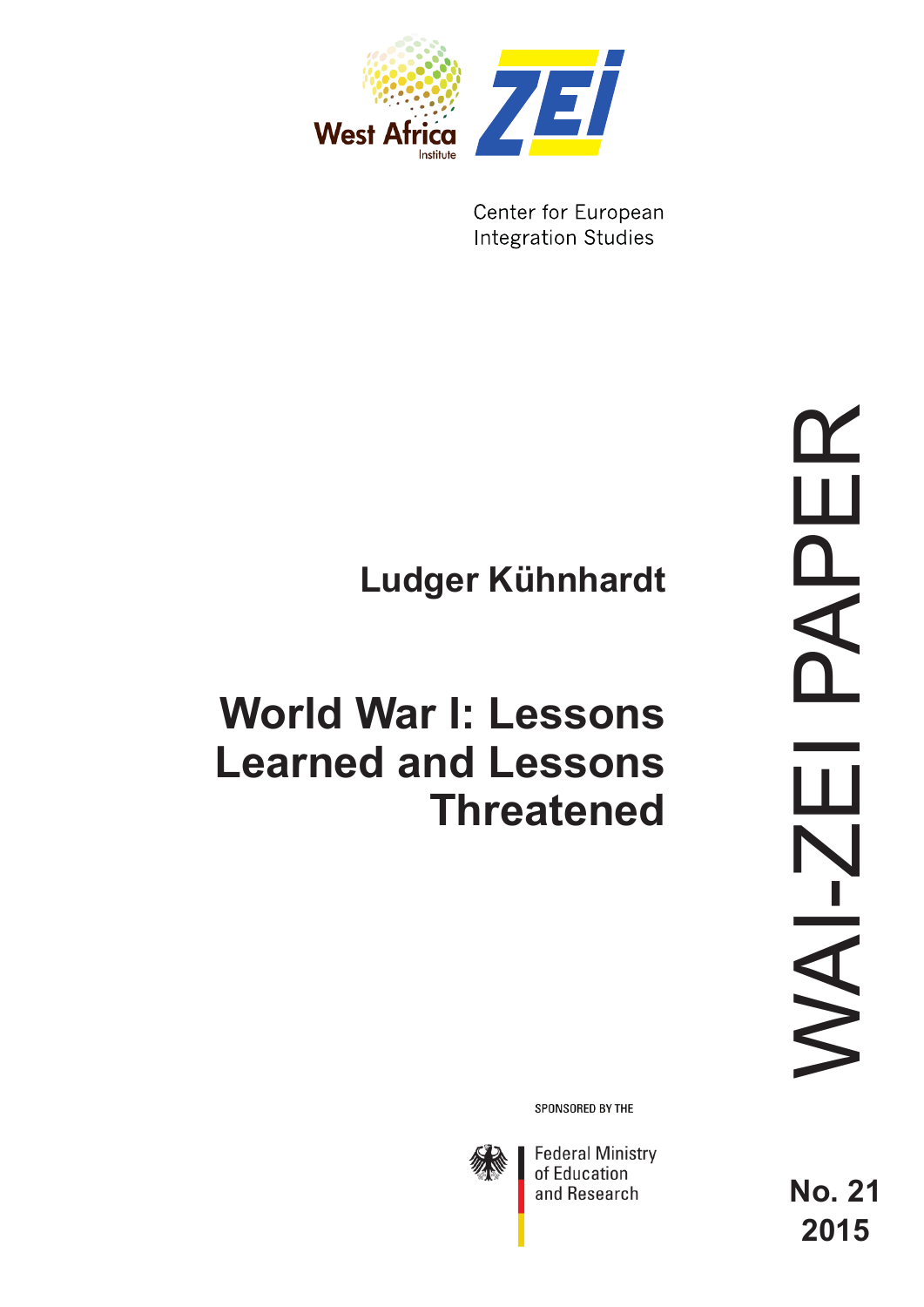Professor Dr. Ludger Kühnhardt has been Director at the Center for European Integration Studies (ZEI) since October 1, 1997 and is in charge of ZEI's political and cultural research program. He is also a Professor at the Institute for Political Science and Sociology at the University of Bonn. Professor Kühnhardt's main research specializes in issues of the European Integration, the global comparison of regional integration systems as well as in topics that concern political theory and philosophy.

Ludgern Kühnhardt studied history, political science and philosophy in Bonn, Geneva, Harvard and Tokyo. He received his PhD in 1983 and habilitated in 1986, both times specializing in political science at the University of Bonn. Between 1985 and 1987 Kühnhardt worked as a research assistant for Prof. Dr. Drs. h.c. Karl Dietrich Bracher at the Institute for Political Science at the University of Bonn. From 1987 to 1989 he worked as speechwriter for the President of the Federal Republic of Germany, Richard von Weizsäcker. Kühnhardt was chair for Political Science at the Albert-Ludwigs-University Freiburg between 1991 and 1997. In 1994/95 he served as Dean of the Philosophical Faculty at that University. He was Visiting Professor at the Universities of Jena, Capetown, at the College of Europe (Collège d'Europe) in Bruges, at the Alta Scuola de Economia e Relazioni Internazionali ASERI, at the Catholic University of Milan (since 1997), at Dartmouth College (New Hampshire), at the Diplomatic Academy Vienna (since 2002), at Stanford University, at Seoul National University, at the Diplomatic Academy of Mediterranean Studies (MEDAC), Malta (since 2007) and at St Antony's College Oxford. He worked as a visiting scholar at St Antony's College Oxford, the Institute for Human Science, Vienna, at Stanford University's Hoover Institution, and as Public-Policy Scholar at the Woodrow Wilson International Center for Scholars in Washington D.C.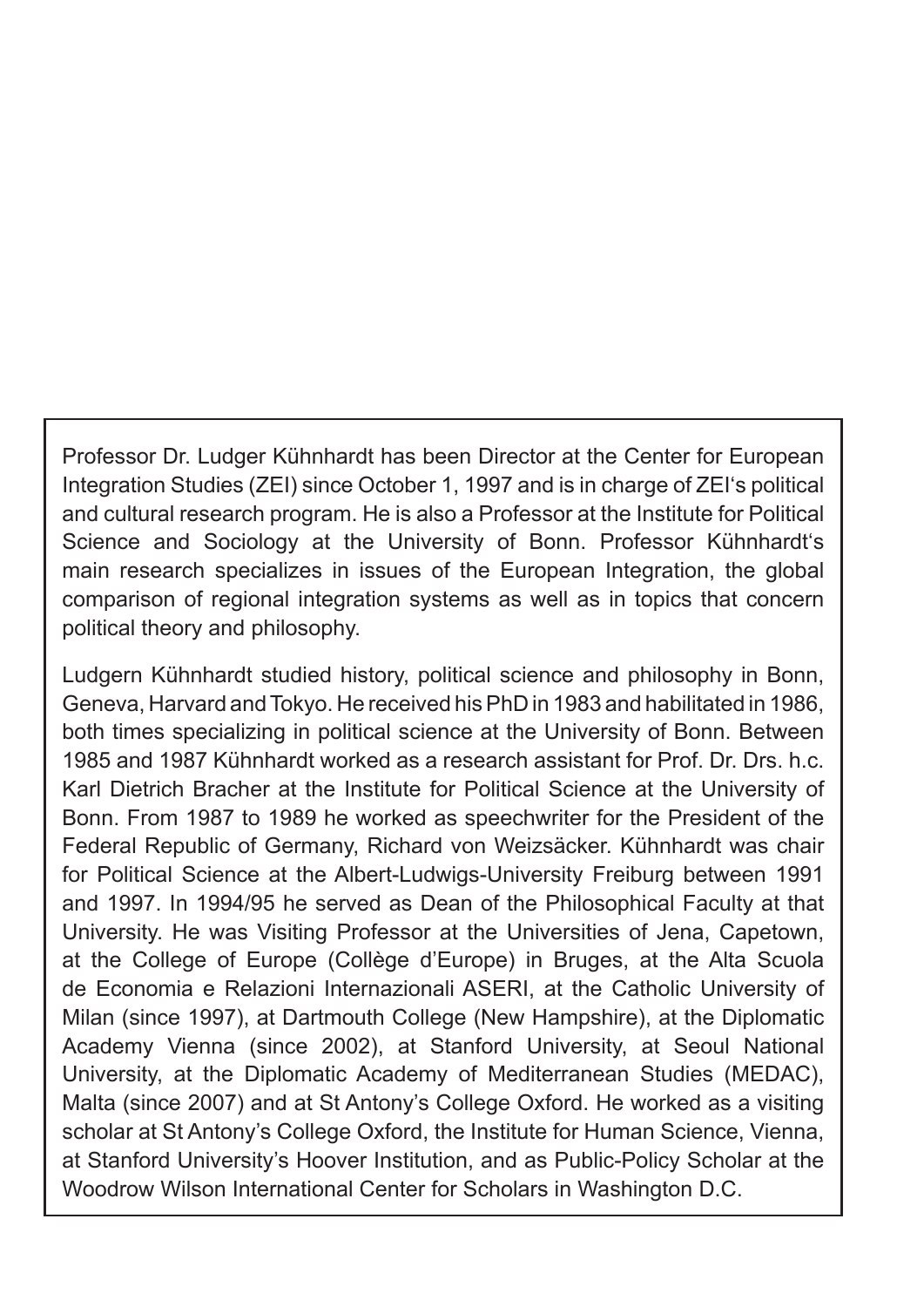## *Ludger Kühnhardt*

# *World War I : Lessons Learned and Lessons Threatened*

### *Past Wars and Current Consequences*

In June 1915, Lieutenant-Commander Geoffrey Basil Spicer-Simson passed through Gaberones, today's Gaborone, without any recorded stopover. Together with two motorboats, which he had brought by ship from London, he had taken the Cape Town to Elizabethville railway which led him through the Bechuanaland Protectorate, today's Botswana. Spicer-Simson led the expedition which was meant to counter the German presence in East Africa. From Elizabethville, today's Lubumbashi, he advanced over land towards Lake Tanganyika in order to support British land forces which had come from Northern Rhodesia. In late 1915 and 1916, some of the most bizarre actions of World War I took place on the shores of Lake Tanganyika. Here is just one of the stories: Spicer-Simpson's flotilla, consisting of the Mimi, the Toutou, *His Majesty's Ship (HMS) Fifi* and the *Vengeur* entered Bismarckburg, today's Kasanga in Southern Tanzania, only to learn that the guns on the German fort were wooden dummies. In preparing for a British attack from the South or a Belgian attack from the Western shores of Lake Tanganyika, the German army had sent a ship, the *Graf von Goetzen*, all the way from Papenburg in Northern Germany to Bismarckburg via Dar-es-Salaam in order to defend the imperial colony. But shortly before the British attack on Bismarckburg, this German war ship was flooded by the German soldiers themselves. Finally, in 1918, the German General Paul Emil von Lettow-Vorbeck and his army of local *Askari* surrendered to the British. I recall meeting one of the *Askari* in the 1970s. He asked me if I were "Deutsch". When I said yes, he posted himself in front of me as if I were Lettow-Vorbeck and saluted "Guten Morgen", "Guten Mittag", "Guten Abend". The Swiss author Alex Capus has written a brilliant novel on the Great War on the shores of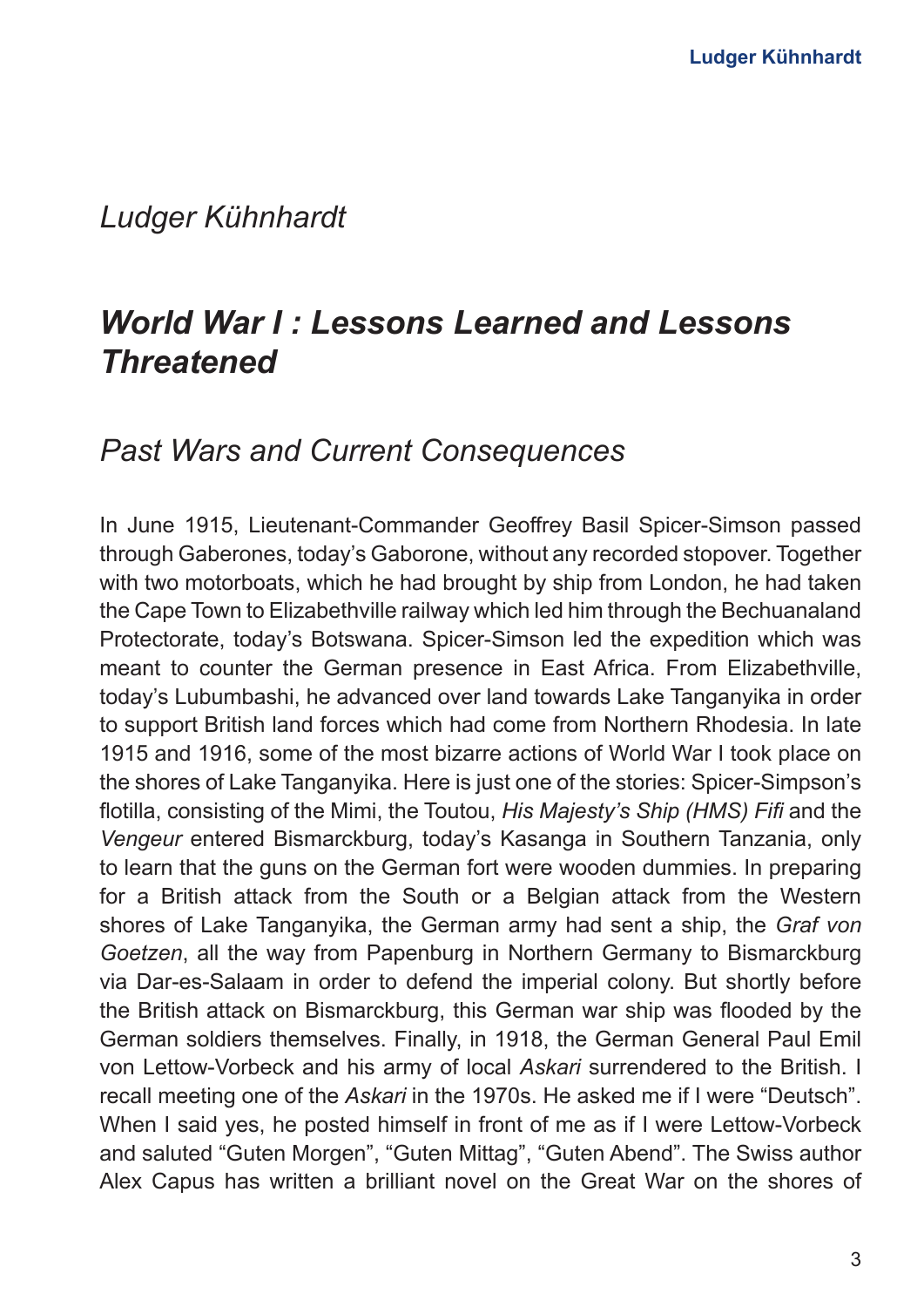Lake Tanganyika, helping us to better understand the absurdity of the emerging Great War which everybody saw coming, nobody wanted to happen and which turned every neighbor into an enemy and every decent peace-loving worker into a nationalistic warrior. The novel is titled "A matter of time" ("Eine Frage der Zeit") and was first published in 2007.<sup>1</sup>

Mostly, for us in Europe, World War I has been reduced to the European theatre, while the overseas and colonial dimension has been lost in time. The same is true for the connection between the end of colonialism after World War II and the reconstruction of the post-war European order based on a common market and a community of law, the European Economic Community, which today we call European Union. The time has come to re-connect the fate of the North and the South in our age of globalization. This includes the lessons we can learn from the origins and consequences of World War I which started just one hundred years ago. I will discuss three aspects of this vexing and complex agenda.

My first point of discussion: The transformation of the European state system over the past three hundred years and its breakdown in the 20th century.

The moral basis for the notion of peace in Europe is rooted in Christianity. "Thou shalt not kill", the fifth commandment in the *Decalogue* has been both a moral compass for Europe and a permanent source of frustration among Europeans. The reality of Europe was one of killing fields throughout most of its history. Military conflicts, among Christian kings and princes, at times with the involvement of church leaders, are part and parcel of the European history of broken promises and flawed credibility. Yet, the biblical code of conduct has never been forgotten: "Blessed are the peacemakers", we read in the New Testament in the Gospel according to Matthew. In modern European politics, one can detect a long and daunting struggle to question this wisdom, to restore it, to challenge it again and to rephrase it whenever possible. I will not go into the intellectual history of peacemaking and, time and again, the legitimization of violence and warfare in Europe. I will limit myself to recalling the key features of the structures which framed the order of states in Europe in modern history.

Hugo Grotius lived in the Netherlands during the time of protracted warfare. For almost eighty years, a war had dragged on between Spain and the Netherlands,

<sup>1</sup> Alex Capus, Eine Frage der Zeit, München: Knaus, 2007; english translation: A matter of time, London: Haus Publishing, 2011.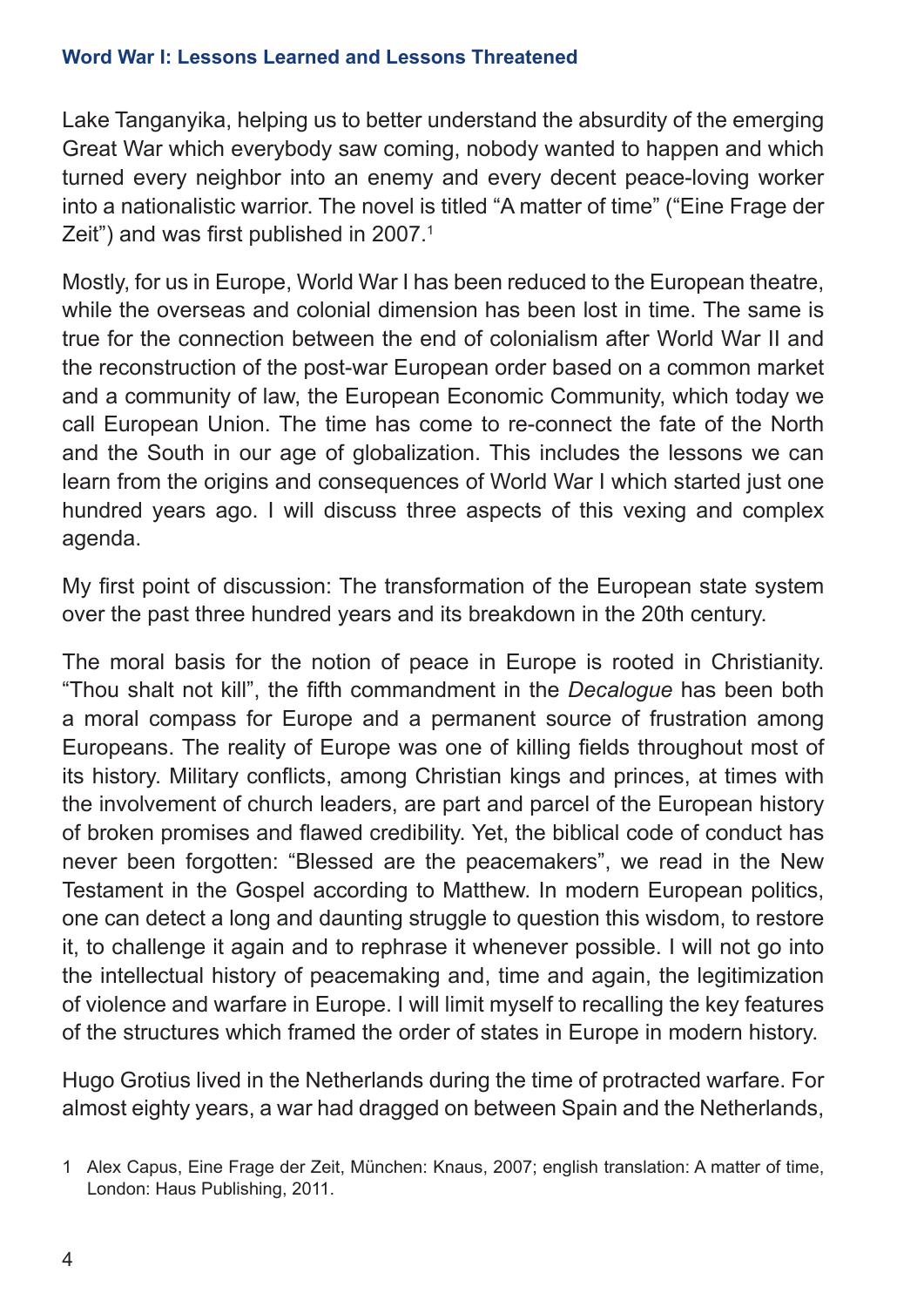furthermore paralleled by the Thirty Years' War between Catholic and Protestant nations across Europe. He was the first to link the notion of a binding natural law with principles of justice for every nation unrelated to their customs; the rules of engagement and behavior in warfare; and the idea of lasting and binding conditions of international law. In his famous book "On the law of war and peace" (De jure belli ac pacis) Grotius wrote in 1625: "Fully convinced [...] that there is a common law among nations, which is valid alike for war and in war, I have had many and weighty reasons for undertaking to write upon the subject. Throughout the Christian world I observed a lack of restraint in relation to war, such as even barbarous races should be ashamed of; I observed that men rush to arms for slight causes, or no cause at all, and that when arms have once been taken up there is no longer any respect for law, divine or human; it is as if, in accordance with a general decree, frenzy had openly been let loose for the committing of all crimes."2

The first translation of international law principles into politics occurred in the Westphalian peace system of 1648. The Westphalian peace system tried, for the first time, to give an answer to the "German question"; that is, perceived and real political instability in the center of Europe. Signed in Osnabrück and in Münster, the Westphalian peace system recognized the rationality of statehood, raison d'état, and the national sovereignty of independent nations as formative ideas to re-create a stable European state system after a century of warfare. From this point on, German history no longer belonged to the Germans alone. The root cause of warfare was twofold: with the separation of European Christian confessions in the  $16<sup>th</sup>$  century, the Catholic Church lost its role as the unifying factor; the Pope in the Vatican as representative of a united moral principle guiding the legitimacy of European rulers. And local and regional resentments against the so-called Holy Roman Empire of the German Nation, the Habsburg-led imperial regime in Vienna, had led to a plurality of rule and authority among European states and societies since the 16th century. Raison d'état and the universal recognition of national sovereignty were the answers given by the Westphalian peace negotiators to re-consolidate peace and reestablish stability across Europe.

The Westphalian system survives around the world until today, wherever national sovereignty is an issue. In Europe, its peace-serving power began to

<sup>2</sup> Hugo Grotius, The Law of War and Peace, translated by Francis Kelsey, Washington D.C.: Carnegie Institution, 1925, Prol. sect. 28.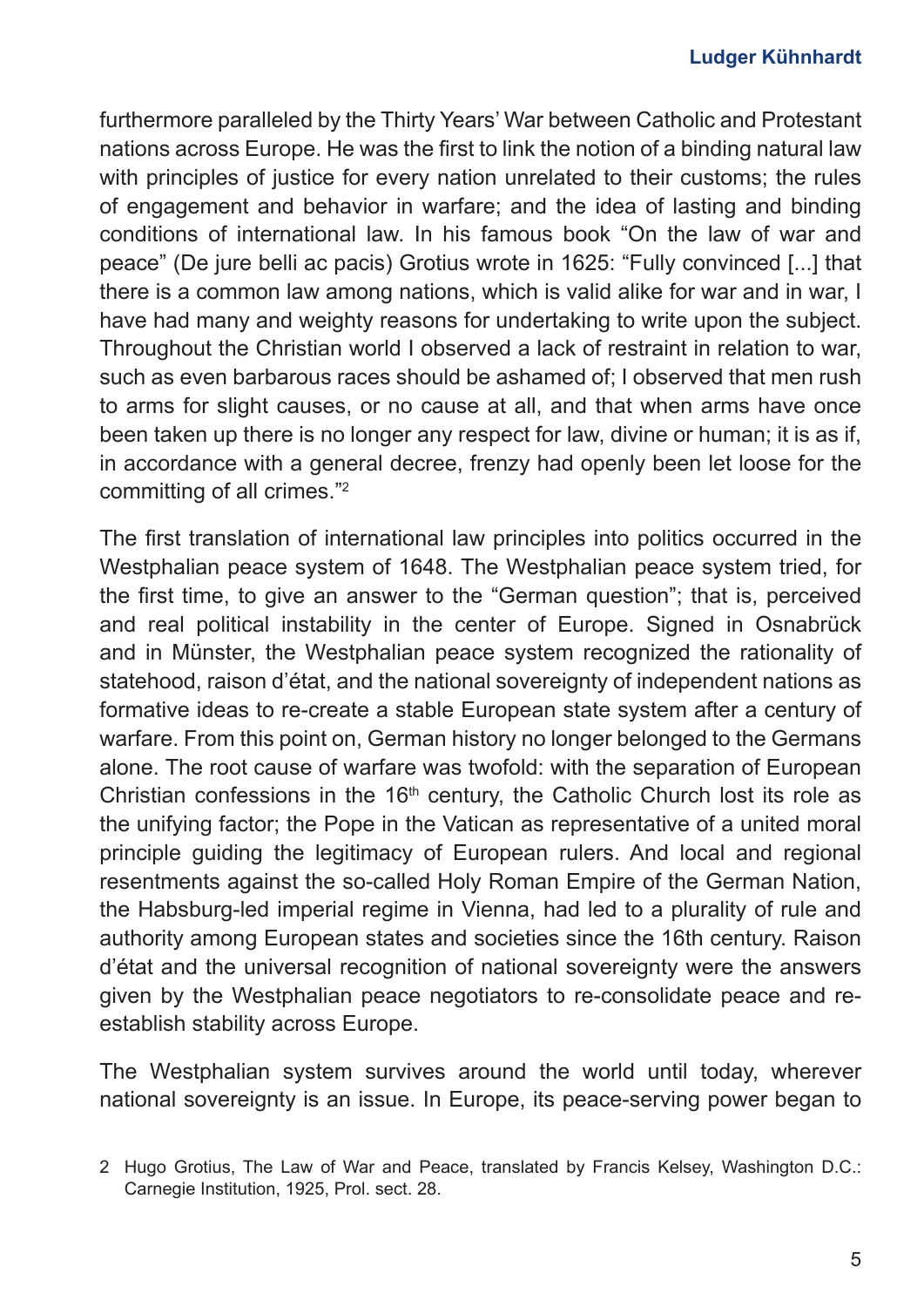crumble during the early  $18<sup>th</sup>$  century. The Westphalian principle of harmony through mutual recognition of state sovereignty was increasingly challenged by new hegemonic tendencies, this time in the name of national (and not religious or imperial) sovereignty. In other words: national sovereignty and raison d`état do not include a universal notion of morality that guarantees their sustained recognition by all actors in a given state system. In the  $17<sup>th</sup>$  century, France rose to monarchical absolutism while Germany remained decentralized with many local kingdoms and states. German-French border disputes along the Rhine River and over Alsace-Lorrain emerged, but also new internal revolutions about legitimacy and order developed in England and elsewhere. With the death of the French "Sun King" Louis XIV in 1713, Europe began to tumble into new conflicts and was increasingly forced to re-visit its order. In 1776, the United States seceded from British and French domination; the first example of successful decolonization from the European yoke. Independence from Spain and Portugal followed in Latin America. The second attempt to organize the European state system, after the Westphalian treaties, started with the Peace Treaty of Utrecht in 1713 and was completed with the Vienna Congress in 1815: Europe was now kept together by a system of balance of power, eventually coupled with reciprocal recognition of the domestic legitimacy of monarchic state order. The period between 1715 and 1815 was not free from conflict: Europe experienced 36 military conflicts, often due to border or trade disputes. Yet, balance of power became an idea that defined the search for stability and monarchic peace for quite some time. Balance of power mechanisms are based on the assumption of balanced interests, but find it difficult to adapt to changes, be they economic, related to state structures or to rule or power. The notion of balance of power was also based on the principle of monarchic rule, replacing the religious legitimacy of earlier centuries with the recognition of ruling families expressing state traditions. Balance of power and the legitimacy of monarchic state rule, the second big experiment of European state order, eventually came under growing pressure by new forces appearing throughout the 19<sup>th</sup> century. The two most important ones were the rise of nationalism, coupled with economic transformation emanating from industrialization and the forces it unleashed, on the one hand; together with variants of revisionism challenging existing borders on the other hand. The search for new domestic political order found its echo in the demand for constitutional rule, parliamentary competencies and political parties, including those focusing on the social question. The call for a reconsideration of national boundaries led to a mix of alliances among states and against states, in order to maintain a system of balanced powers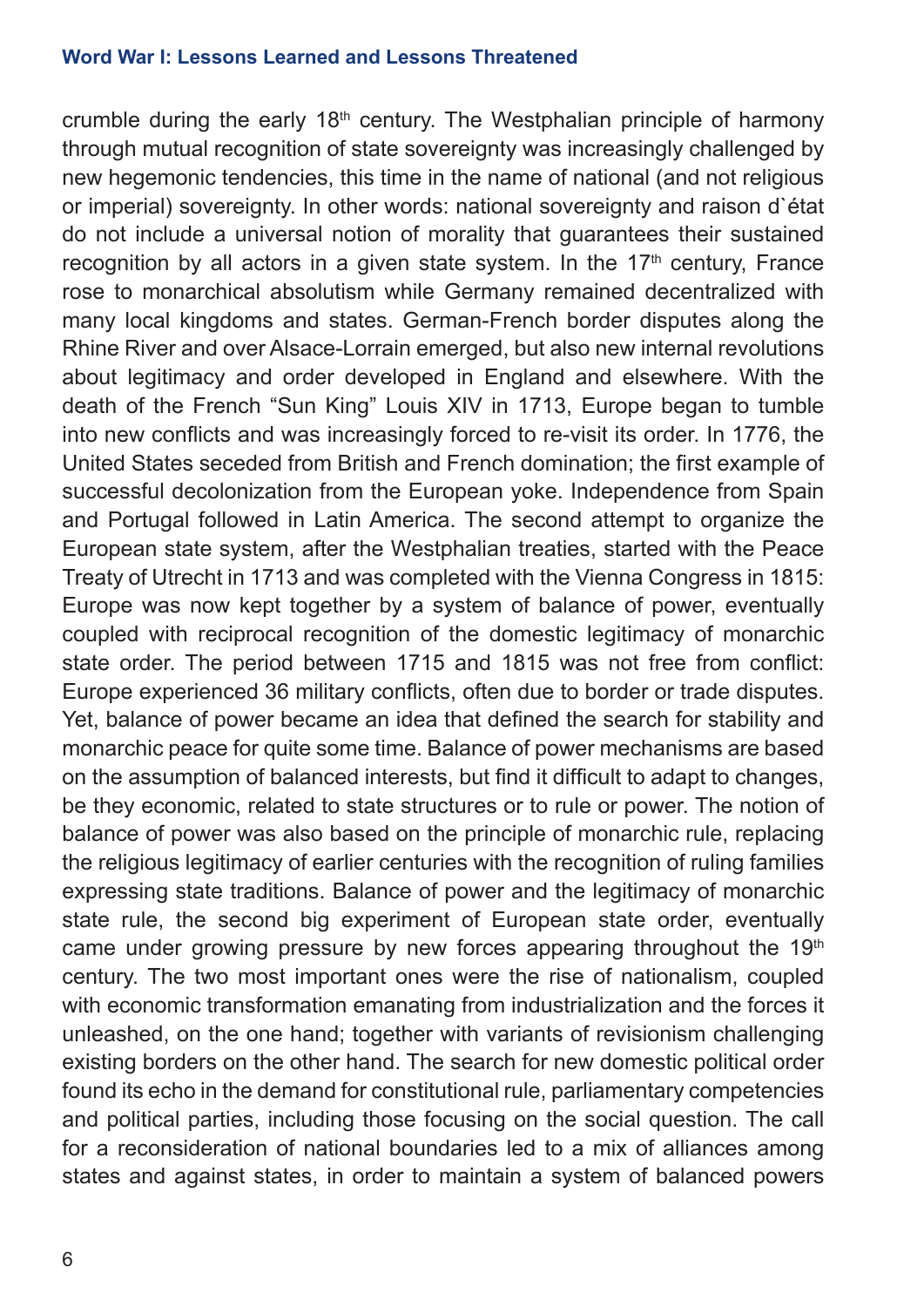in the midst of a growing number of border disputes and territorial ambitions aimed at harmonizing nationhood and statehood. The constellations became increasingly antagonistic, difficult to manage and impossible to justify when challenged on ideological grounds or by newly emerging social or state powers. Eventually, the European state system, organized around the idea of balance of power, exploded under the pressure of imperialistic power politics and was poorly repaired by the search for collective security.

The events that led to the outbreak of World War I are well-known to anybody interested in history. But it requires more than just a knowledge of events to understand why the assassination of the Austrian crown prince in Sarajevo on June 28th, 1914, by a young man who was demanding the secession of his native Bosnia from Austro-Hungarian rule and the establishment of a country of the Southern Slavs under Serbian rule, escalated into the Austro-Hungarian declaration of war on Serbia; followed by the German declaration of war on Russia and on France and by the British declaration of war on Germany after Germany disrespected Belgian neutrality. This sequence of events was the consequence of agitating nationalism, stubborn interpretations of national sovereignty, and a mutual escalation of mistrust among countries engaged in alliances and counter-alliances, coupled with secretive or imagined coalition formations – and the stupidity of the German emperor who altered longestablished policies and turned into an unpredictable imperialist. Until the German signing of the armistice in Compiègne on November 11, 1918 and the victory of the war coalition initiated by the *Triple Entente*, that is Great Britain, France and Russia (until the Bolshevik revolution of October 1917), seventeen million people were killed in the biggest war in world history until that time. Seventy million soldiers took up arms across forty countries involved in the war, which turned the United States into a European power and initiated the revolution that turned czarist Russia into the Soviet Union. World War I, often described as a war nobody wanted and everybody slipped into unintentionally, was the ultimate crash of the ultra-complex balance of power system which was incapable of withstanding the domestic political and ideological forces.

This was the end of the second European state system. Realpolitik had been one of the mantras of this period. Coalitions, alliances, the rise of social forces and nationalistic aspirations made it increasingly difficult to manage the system. Power politics and pro-active efforts of several states to divide Europe in order to enhance their own position culminated in the run-up to World War I. Europe as a unifying idea withered away and legitimacy of existing state orders came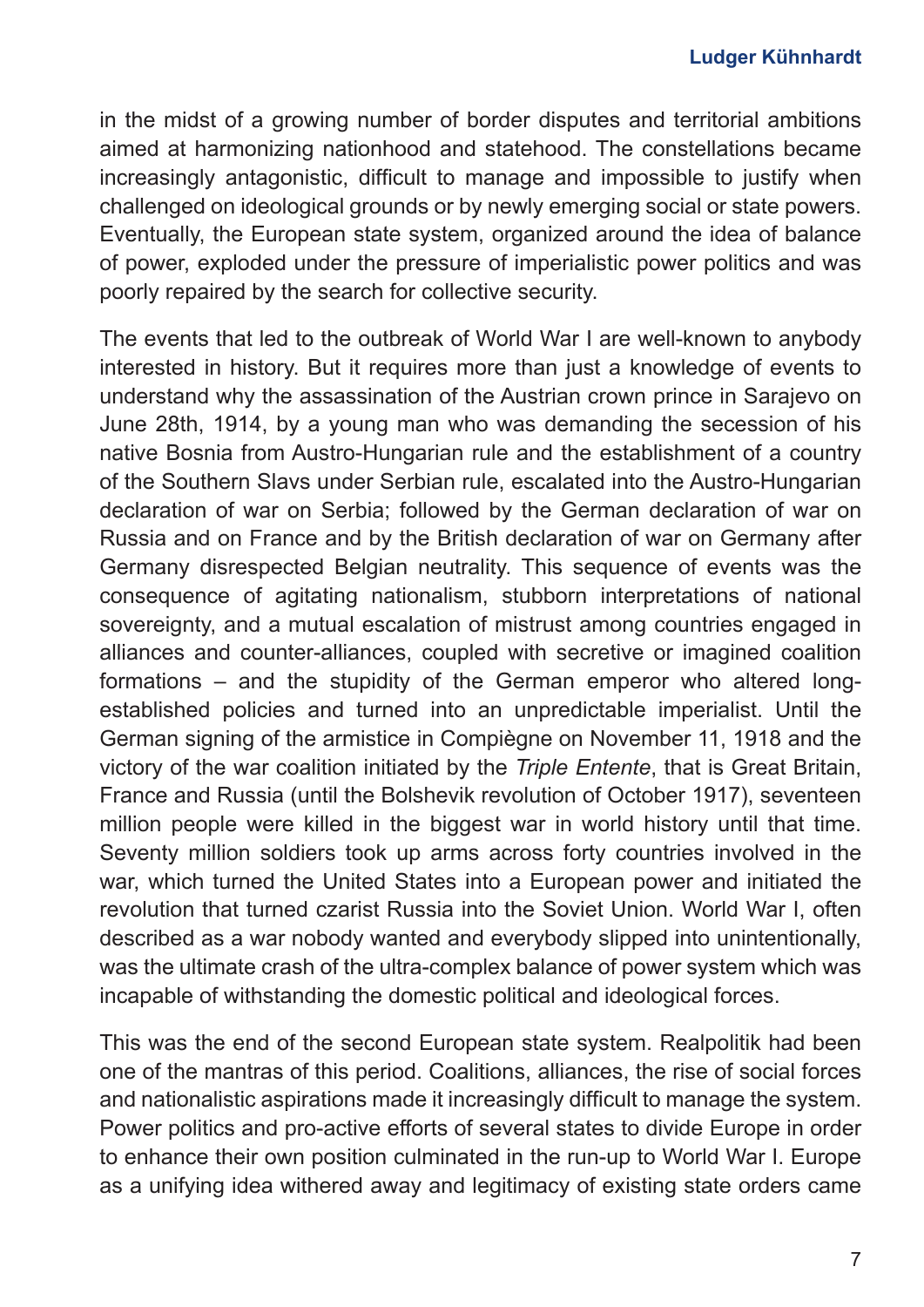increasingly under extremist pressure. The Bolshevik revolution in Russia was the first such radical break from mainstream constitutional developments across Europe.

The effort to return to a controlled and stable system following World War I, culminated in the creation of the League of Nations in 1919; the third European state system after its predecessors, the Westphalian and the balance of power system. In 1919, US president Woodrow Wilson wanted to make the world safe for democracy by recognizing the principle of self-determination for every nation, coupled with the mechanisms of collective security. Self-determination was granted to several European nations emerging from the ashes of the Ottoman, Habsburg and Prussian empires. However, Russian, British and French imperial orders remained intact; in the Russian case it was even renewed by the new legitimacy of Soviet rule. Collective security is capable of maintaining stability as long as all actors accept it. But collective security under the League of Nations system was not able to generate and guarantee stability once a key player began to challenge the system. Because of the fundamental rift with Russia, after the Bolshevik revolution which turned the country away from the European constitutional order and provided its imperial character with a new Soviet legitimacy, the collective security order of Europe was never, even at its beginning, comprehensive. When the German Hitler regime resigned from the League of Nations in 1933, the system of collective security was practically dead. Democratic rule in Europe came under increasing pressure as the diplomatic security structure fell apart, escalating in totalitarian rule of the German Nazi party and its racist ideology between 1933 and 1945. This terrible dictatorship marked the second fundamental break with Europe's constitutional traditions after the Russian Revolution.

To sum up and look beyond World War I and World War II, which can be seen as one Thirty Years War, the second in Europe's history: Ideologies and strategic failures eventually led to the self-destruction of Europe; to the emergence of the two fringe powers, the United States and the Soviet Union, as the dominant powers in Europe; to the division of Europe into a Western camp, democratic and with a market-driven economy and an Eastern camp, under communist rule and with a centrally planned economy; and it led to the dissolution of the colonial empires of France and Britain, to the end of the remaining colonial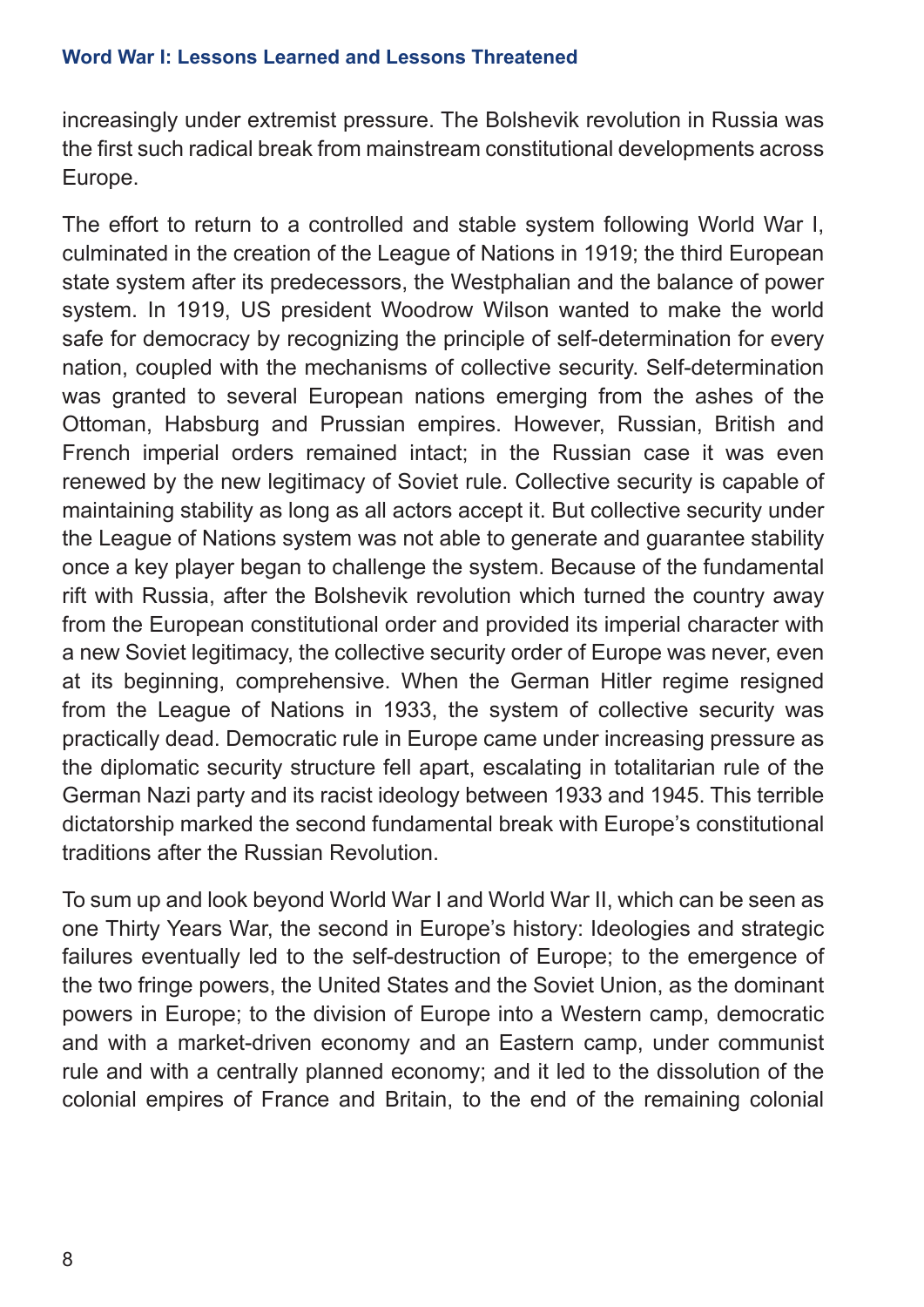possessions of the Netherlands, and eventually also to the end of those of Spain and Portugal.

## *Relations between Europe and Africa: A Test-Case*

I continue my analysis by turning, secondly, to the relations between the European state system and Africa as a text-case for a renewed global order, then and now.

Colonialism projected and exported the power struggles among European states to other parts of the world. Beginning with the expansion of Portugal and Spain into South and Central America, Great Britain and France into North America, and other countries including the Polish-Lithuanian Kingdom and Denmark; these countries engaged in the quest for colonial glory with the aim of strengthening their position inside Europe. This remains an important aspect, not to be forgotten amidst our concern for the effects of colonialism on the people in European colonies: Between the  $16<sup>th</sup>$  and the  $19<sup>th</sup>$  century, the effect of acquiring overseas colonies on the power equation in Europe was more more important for the leadership of European countries than these acquisitions themselves. No single united European foreign policy managed the acquisition of colonies. Instead, each country and those promoting colonial expansion did so in order to balance the respective interests of neighboring European competitors. Internal European conflicts were exported and, to use modern economic language, externalized to the Americas, to Africa, to Asia, to the Caribbean and the Pacific Ocean. British-French rivalries ended in the loss of both their North American colonies. In the aftermath of the French Revolution, Haiti became the first country populated by slaves gaining independence. Subsequently, also the Spanish and Portuguese empires in South and Central America were transformed into a set of new nation-states.

World War I ended German and Ottoman colonial rule and World War II the Dutch, Italian and Japanese colonial rule. This period was also the beginning of the end of the British and French colonial empires. Only the Russian Empire prevailed, albeit transformed into the Soviet Union. Since the mid-20<sup>th</sup> century, the breakdown of the global primacy of Europe has meant that a new relationship among states and peoples has had to be found – for the management of internal affairs inside Europe and for European relations with former colonies.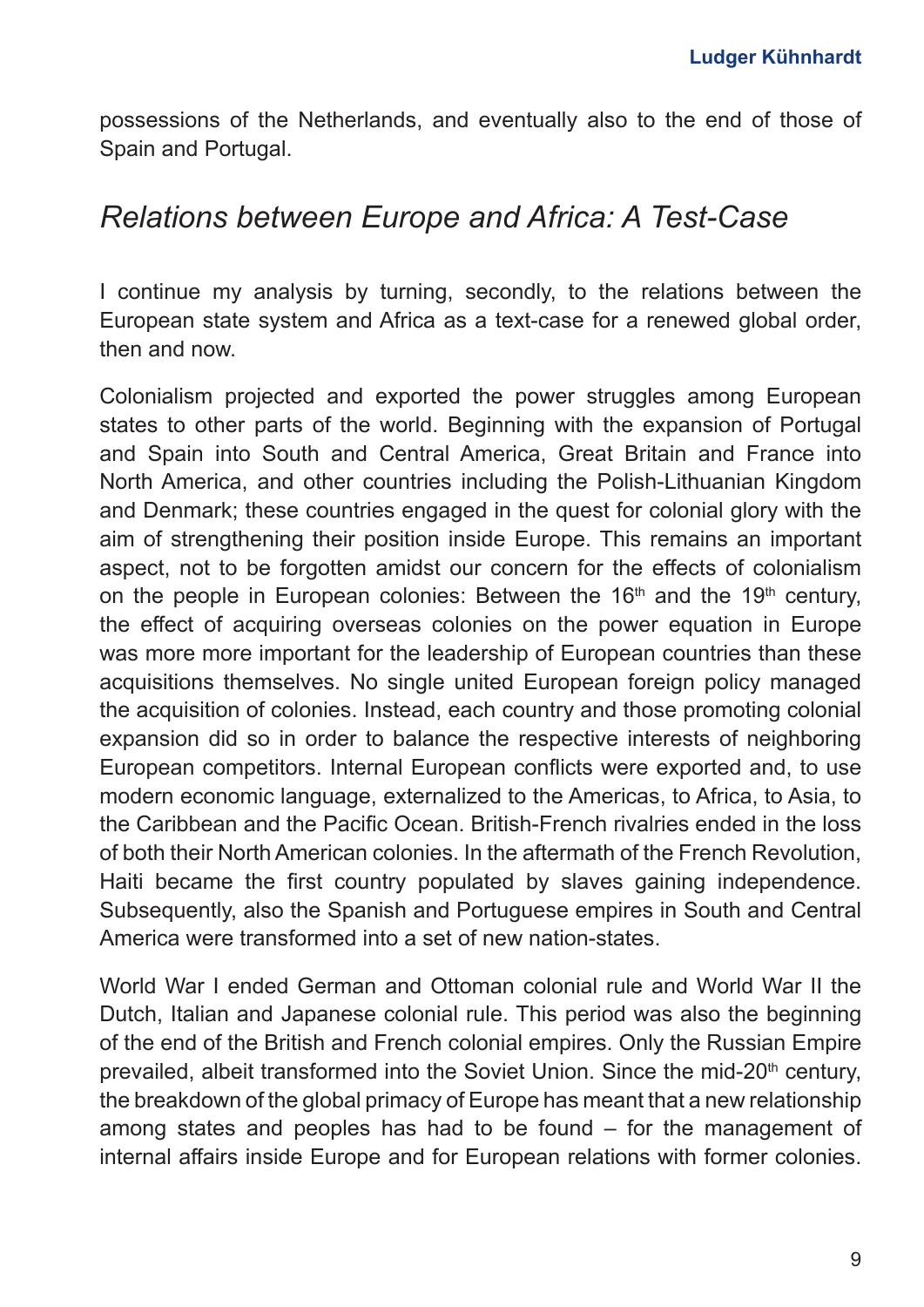Two tendencies became dominant in the decades following World War II. First, as already seen in the Americas, African and Asian decolonization was followed by the establishment of formal states along the principles of the Westphalian state system. Formal sovereignty and national rationality were the driving forces behind states establishing autonomous statehood and gaining international recognition ever since. Internally, most sovereign states in the developing world were weak or even fragile. National sovereignty turned into development sovereignty. European countries linked the formal recognition of sovereign statehood in their former colonies to a policy of development aid and preferential trade relations, which was not able to reverse the many colonial dependencies and socio-economic development gaps over a short period of time. Increasingly, the limits of national statehood were recognized in Africa, as well as the shortcomings of a technocratic development approach, which aimed at advancing development based on state-centered social engineering. Hence, in recent years a combination of region-building and market orientation has marked a new beginning in many African countries.

National sovereignty and independence, raison d'état and nation-building were ideas taken up all over the "Third World", while Europe, destroyed and bereft of its colonial glory, embarked on a new, the fourth experiment in organizing itself: attempting to find the right balance between rebuilding states, beyond aggressive nationalism, and region-building of a completely unprecedented type -a European federation which continues to gradually evolve. From this perspective, nation-building in Africa is as old, or as young, as region-building in Europe. They are two sides of the same coin.

Today, for both sides, the 54 countries of Africa and the 28 Member States of the European Union, their relationship has matured. Over the past decade, the European Union has proposed Economic Partnership Agreement's (EPA's) as an updated continuation of its association policies over the last five decades. However, from the beginning, these EPA's have been criticized for being too narrow and one-dimensional in their economic orientation. Being almost antipolitical, they never had the potential to become a comprehensive strategy for re-designing Europe's relationships with Africa, the Caribbean and the Pacific. In order to move toward an honest and credible partnership between Europe and Africa, which draws appropriate conclusions from the history of past centuries, the European Union needs to reconsider its focus and give its Africa strategy more substance. It has to develop a comprehensive political strategy for its relationship with the existing regional groupings in Africa, in the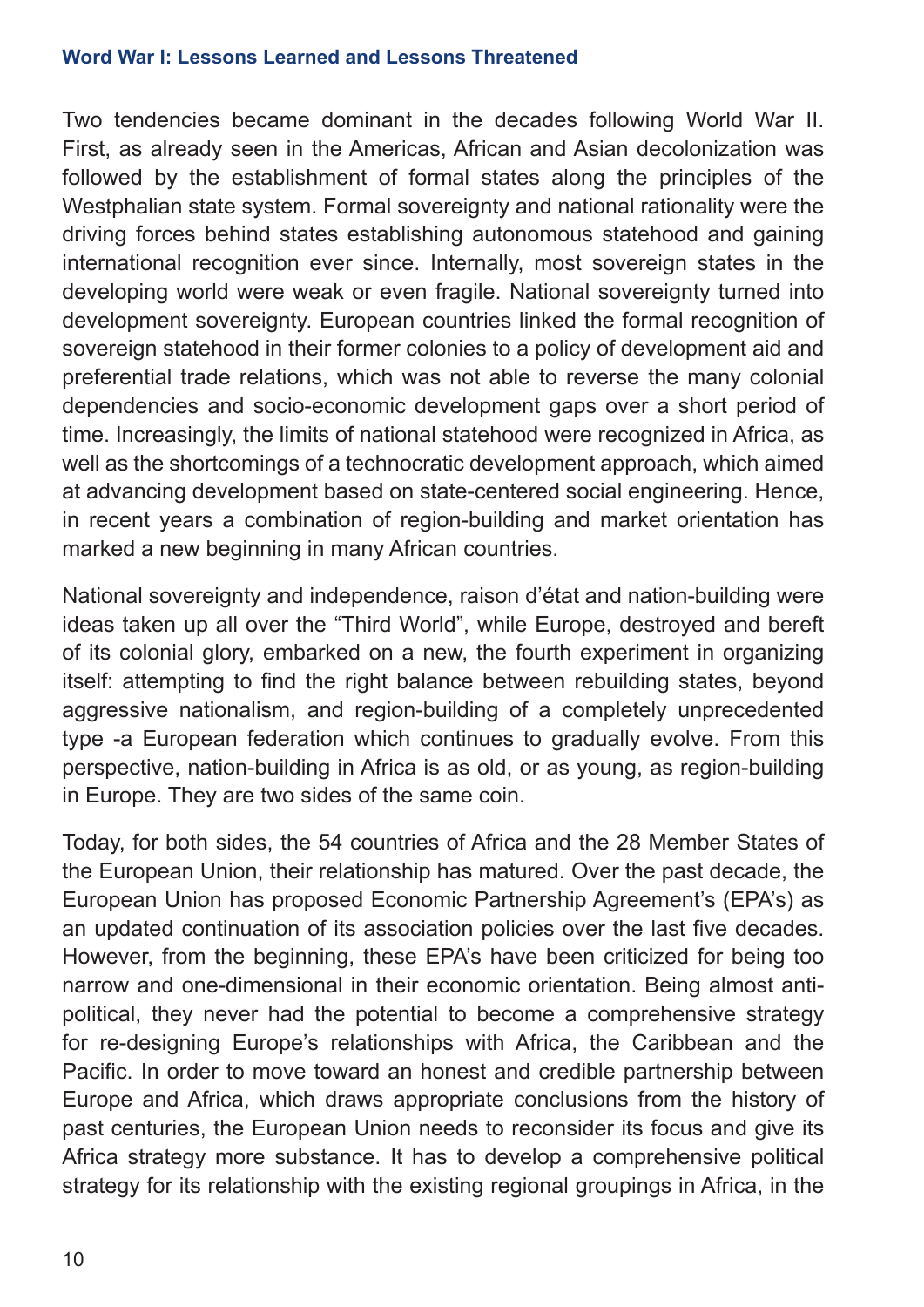Caribbean and in the Pacific region. The various regional groupings in Africa, in the Caribbean and in the Pacific have matured. These groupings may still be weak, contradictory and insufficient, yet they are genuine expressions of independent region-building. They have become political processes and ought to be supported as such. They have to be taken seriously by the European Union as a political and economic expression of the genuine interests of the respective peoples, societies and states.

The flip side of this argument points to Africa: In order for the European Union to take African regional integration seriously, Africa has to overcome what Nigeria's former President Olusegun Obasanjo has called the "over-dependency-underperformance syndrome." In concrete terms, this requires a tangible re-calibration of development strategies aimed at moving from aid-driven development to aid-framed and supported private initiatives as the key to sustainable development. It is true that Africa has entered a new stage of region-building, SADC, ECOWAS and the EAC being the prime candidates for success. They are multi-dimensional, have gone through experiences of crisis and renewal, are political in nature, and promising in their potential and the seriousness of their leading actors. Yet, the major question for African region-building remains: how to achieve result-oriented deep integration? How to do things better, more effectively and with sustainable effects? How to define the potential of integration by its opportunities, instead of being scared or worried about its limits? On paper, the declaratory framework around the actors of African region-building is impressive. The new momentum for regional integration in Africa is a fine opportunity that should not be missed. But it needs strategic focus, an honest re-assessment of priorities and links between the existing structures and – most importantly – the optimal use of limited resources in order to achieve visible and lasting early results. Africa's regional integration efforts will have to move ahead in the direction of common legislative commitments with clear implementation procedures. The wisdom of African leaders will help find the right answers and turn African-owned strategies into reality. It remains important not to forget European experiences: Africa needs working, efficient and uncompromising institutions, but it should not fall into the trap of taking institution-building for region-building. Regional integration is a matter of real issues and concrete results from joint projects. Regional integration is not done by emulating any sort of institutions. Region-building happens through institutions and policies that work.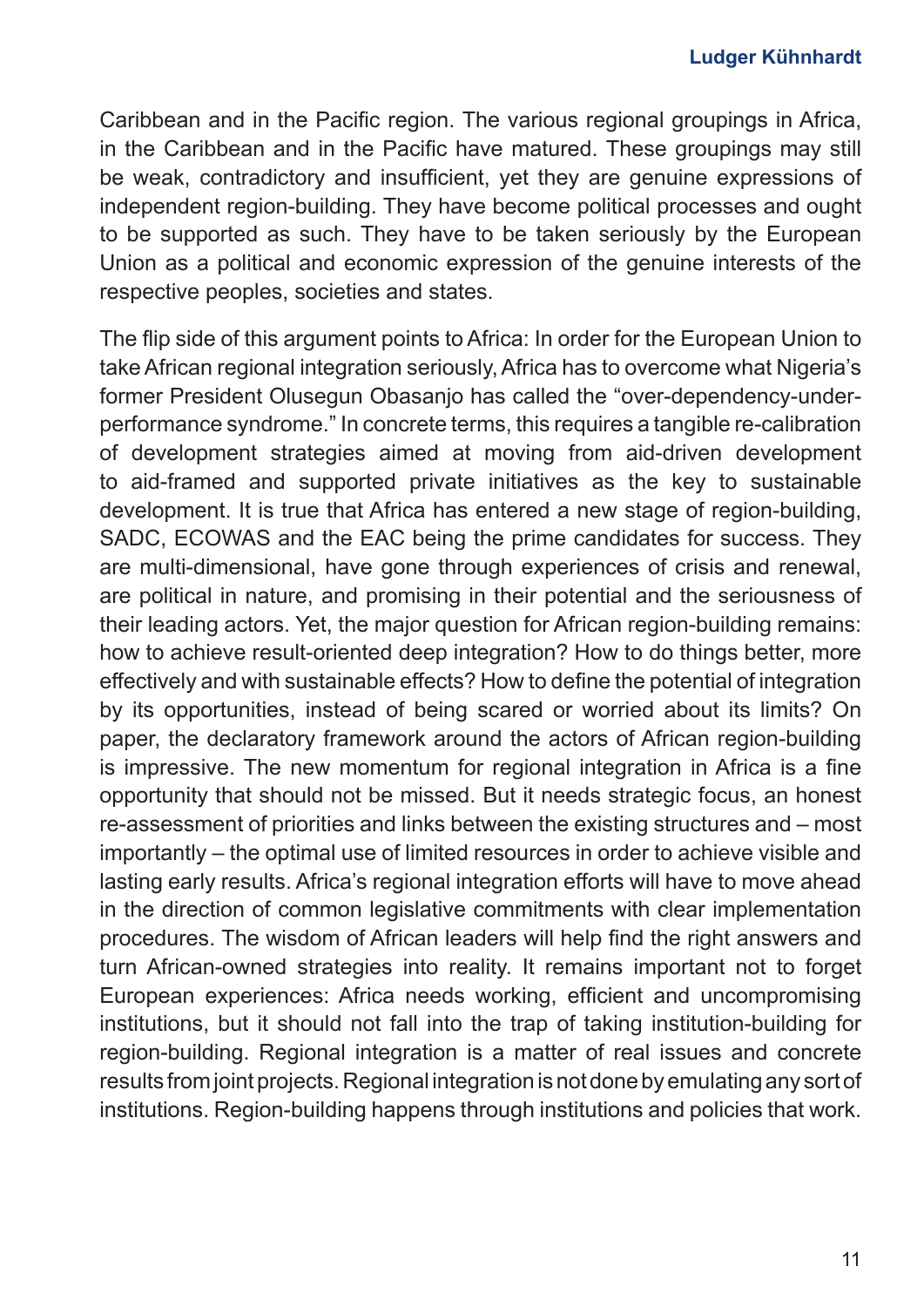Currently, African region-building efforts are going through a formative period comparable to similar formative periods in Europe and in other region-building processes around the globe. After World War II, the need for a new beginning was inevitable in Europe. State relations and relations among European societies had to be based on a new rationale. They had to be framed by an organizing idea that would ensure peace and stability, affluence and freedom for generations to come. Europe's Western democracies opted for functional economic integration as a tool to advance peace and to promote eventual political union. There is no law of nature that requires that this process begins with the same tool and follows the same or a similar path. But one fundamental lesson may be learned from the European integration experience: the formative idea that can carry the rationale for regional integration for decades must be of a political and strategic nature, encompassing many aspects of public life and influencing several social and political dimensions. The rationale for European integration was the idea of reconciliation based on a gradually emerging common rule of law. The rationale for African integration could be the formative idea of continental stability through socio-economic progress based on a gradually emerging regionalized common rule of law. The limits of past state-centered policies need to be transformed by the opportunities of integration-oriented policies.

# *Lessons Today and Lessons Tomorrow*

Now, I will turn to my third and final point: The consequences of World War I – lessons learned since then, lessons threatened again now and tomorrow.

As already mentioned above, the order following World War I remained fragile and weak in all respects: Firstly, the collective security architecture of the League of Nations maintained stability but could not guarantee it through binding mechanisms; it also remained weak because the United States stayed away from its own creation; Germany was pushing for withdrawal and Soviet Russia was denied membership for a long time. Secondly, the democratic order in many European countries was weak or had even failed, while at the same time the moral defect of colonial rule continued. Thirdly, two totalitarian regimes undermined the very fabric of the post-war order in Europe; Germany and the Soviet Union opposed both the collective security system and the democratic regime system, initiating the destruction of the post-war order before it could even take roots. To be clear: German responsibility for the outbreak of World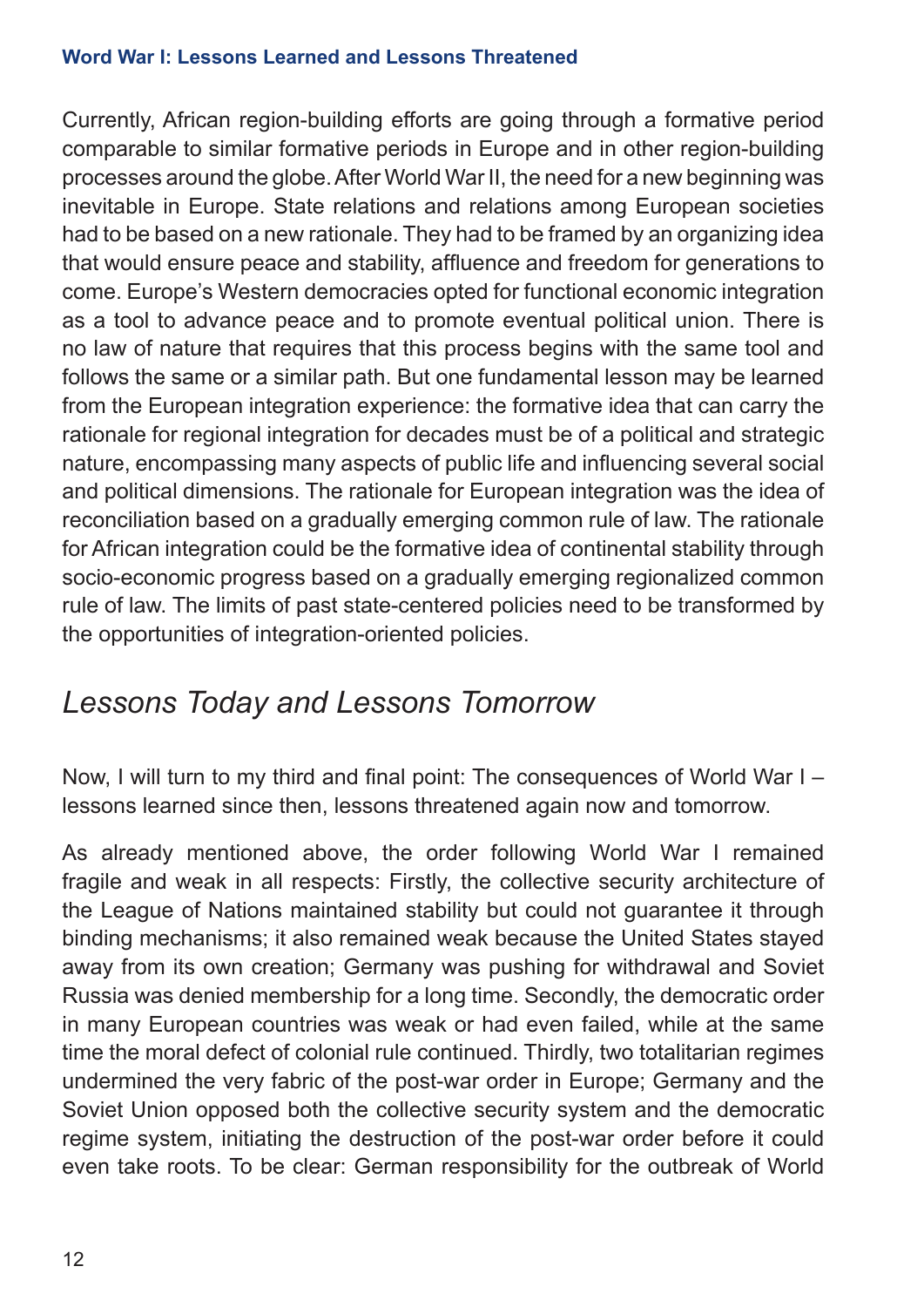War II is undisputable, but the fragility of the post-war system had several sources.

As for the European state system and relations among the people of Europe, it took World War II, the most terrible war so far, and the complete self-destruction of Europe to start with a fundamentally new approach, gradually changing the structures of the European state system and of European societies. Immediately after World War II, the world was in ruins. The destruction of the European empires after World War I – notably czarist Russia, the German Empire, the Ottoman Empire and the Austro-Hungarian Empire – was followed by a European civil war which undermined the taming powers of democracy and the rule of law. Europe seemed to be lost: strategically to the fringe powers of the United States and the Soviet Union, and domestically to fragile republics, loaded with issues of territorial integrity and revisionism pressure. The old world was gone, that was for sure.

In this situation, the rise of the West was the result of a defining idea that changed the course of history: freedom first, rooted in rule of law and cooperative state relations. The surprising renewal of parliamentary democracy enabled the defense of the values of democracy and human dignity by institutionally resisting the totalitarian concept of power symbolized by the Soviet Union. The Atlantic Alliance defended Western security through an enormous interdependency of free people, voluntarily supporting each other's economic recovery by facilitating reconstruction and economic interaction. The logic of the Marshall Plan (and its subsequent heir, the OECD), of the North Atlantic Alliance (NATO) and of the European Economic Community (EEC) was complementary: it led to a credible combination of cooperative state structures based on domestic selfdetermination, rule of law and democracy.

During the Cold War, the formative idea of American-guaranteed peace and European integration went hand in hand. While NATO was an US-inspired and -led strategic military alliance, the European Economic Community was an internal European regulatory operation equipped with its own expanding rationale and structures. While NATO was based on the defining idea of defending peace, the project of an ever closer European union was built on the defining idea of integrating economies, aspiring to advance a functional spillover into political governance. When the Cold War came to an end, the defining ideas of both NATO and the European Community (EC) changed. NATO began soul-searching about its relevance amidst new global strategic challenges. The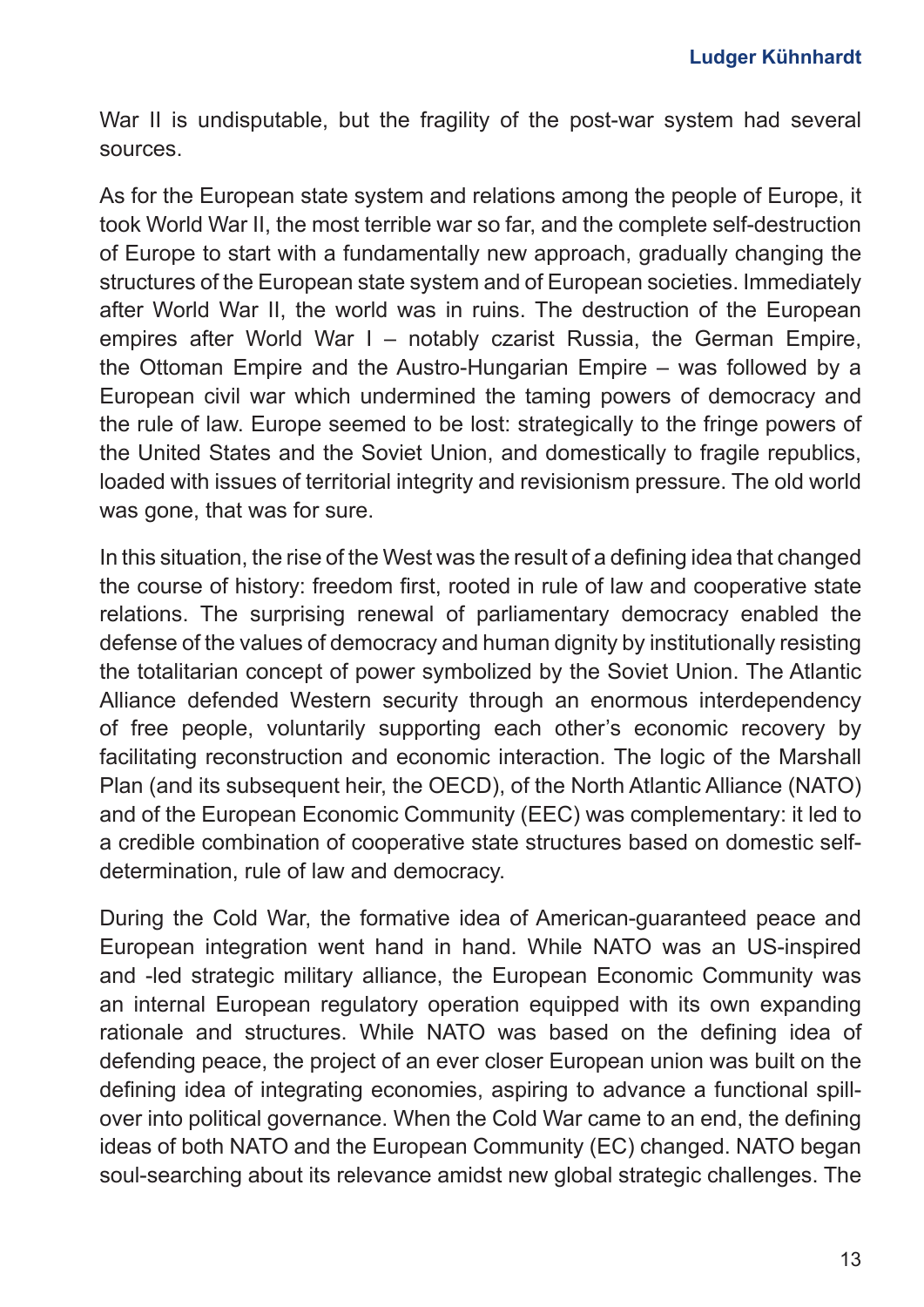EC moved toward deeper integration as the European Union (EU), a structure which completed the transformation of the European state system and is increasingly impacting on the lives of European citizens, including their claim rights vis-à-vis the EU. But hand in hand, the EU and NATO constitute the fourth European state system, which is based on rule of law and supranational political structures, linking most of the EU and the North American democracies as the two pillars of the one Atlantic civilization.

Against this background, Europe has been confronted with the recent reemergence of the Russian question. Since the end of the Cold War, two parallel structures exist on the European continent, which overlap without being identical. On the one hand, there is the integrated European Union, enlarged to include almost a dozen post-communist countries after the end of the Cold War. This is the fourth experiment in building a European order. On the other hand, there are the Council of Europe and the Organization of Security and Cooperation in Europe (OSCE). As pan-European structures representing the idea of collective security they are heirs to the idea initially defined by the League of Nations. The Council of Europe and the OSCE are prolongations of the third experiment in building a European order. While the European Union is based on a binding system of governance and regulation and NATO remains a military alliance among the two most interdependent regions on earth, the Council of Europe and the Organization of Security and Cooperation in Europe (OSCE) depend on nothing else but the voluntary good will of their Member States.

Since the emergence of an aggressive secret-service driven neo-imperialism in Russia under President Putin, this pan-European collective security system and for that matter its global equivalent, the United Nations - have come under more serious pressure than at any time since the end of World War II. The key to the successful sustainability of the European Union is trust and confidence among its citizens and the credibility and leadership of its political actors. This is framed by a complex set of institutional arrangements and regulatory mechanisms of governance linked to binding legal procedures and court rulings with possible sanctions. The key to the successful sustainability of the Council of Europe and the Organization of Security and Cooperation in Europe is simply trust and confidence among its leaders and the predictability of their actions and attitudes.

Organized instability in Georgia and Moldova due to partial secessions within these countries during the past two decades, the Russian annexation of the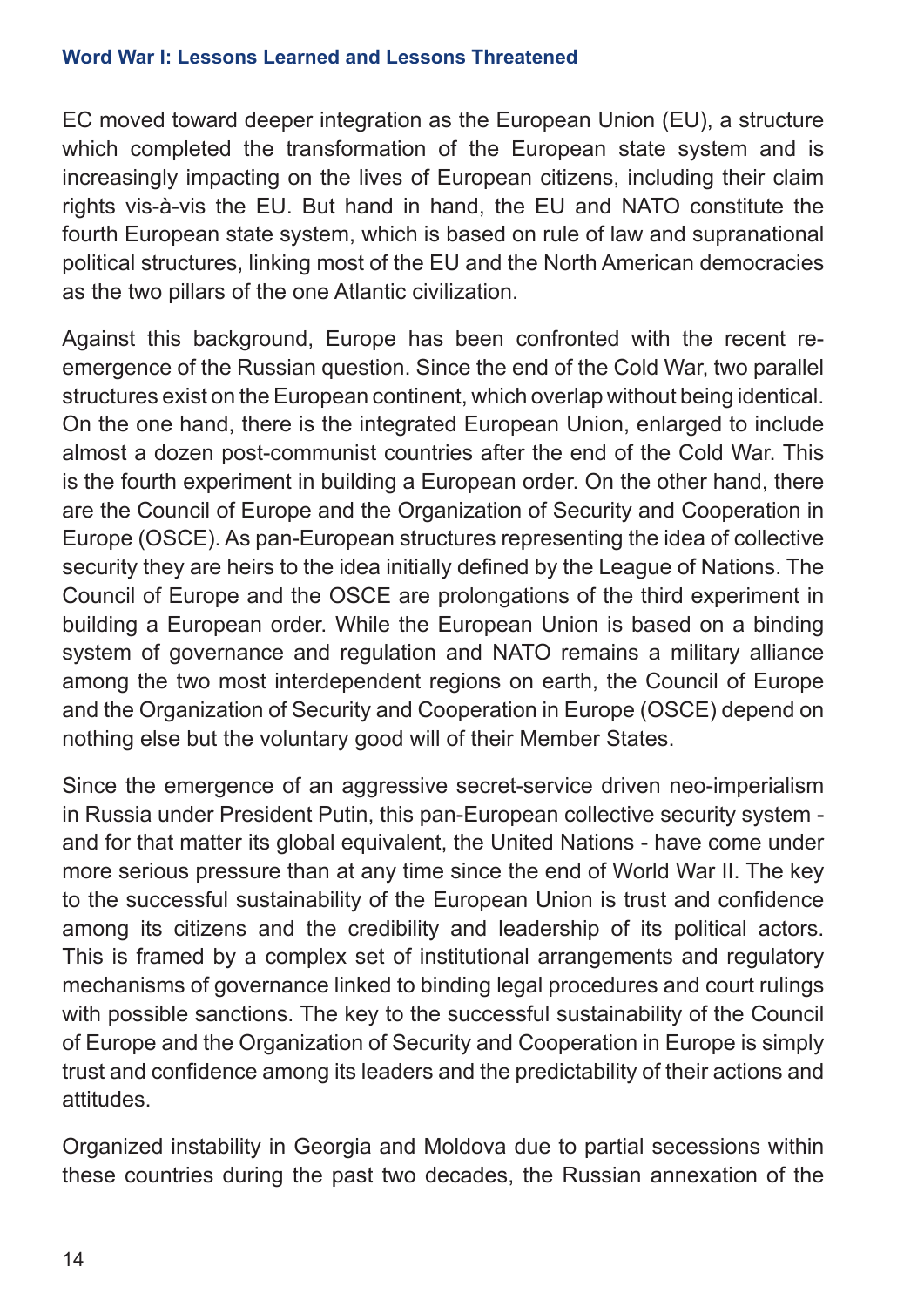Crimea in March 2014, and the undeclared civil war in the Ukraine are the result of President Putin's assessment that the dissolution of the Soviet Union was "the biggest geopolitical catastrophe of the 20th century". He wants to render the three most fragile former Soviet republics, Ukraine, Moldova and Georgia, incapable of deciding on their internal and external self-determination. He intends to revise the course of history by returning Russia to its presumed glorified past. In doing so, he challenges the post-Cold War pan-European collective security architecture (if not also the post-war global collective security system) based on the idea of collective security. Currently, Russia's policies are trying to return Europe to the world that existed before World War I that failed to provide a successful and plausible framework for the European state system ever since. The illegitimate annexation of another country's territory by coercion and force is not only a flagrant violation of international law. It disrespects the self-determination of people and, most importantly, it opens Pandora's box of possible attempts to copy such unruly behavior across the world, not the least in Africa.

Since the end of the Cold War, the former "German question" has been replaced by the "Russian question". The "Russian question", as we see in 2014 with grave concern, is more than just a matter of the domestic political system in Russia; and it relates not only to the fragility of Russia's political culture and the socio-economic agenda of an ongoing post-communist transformation in the post-Soviet space. In the final analysis, the "Russian question" is the unresolved consequence of colonial expansion in former centuries. While other colonial empires established by European states have vanished, Russia still carries many features of an empire and is currently re-organizing the planned Eurasian Union in an imperial style. This is not the place to go deeper into this very troubling question or even to analyze the mind of President Putin. As long as Russia and its leadership consider themselves part of Europe, they must be judged by standards that have emanated in Europe since World War I.

In his book "A matter of time", Alex Capus leaves us with a powerful and troubling dialogue. He put the following words into the mouth of the last colonial governor of German-East Africa during World War I., Heinrich Schnee: "Das, meine Herren, ist das Schicksal des kolonialen Menschen: sich zeitlebens immer wieder für die Selbstverachtung und gegen den Tod entscheiden zu müssen." (This, gentlemen, is the destiny of the colonial man: throughout one's life one has to decide in favor of self-loathing and against death."). The colonial mind, this is the message of the novelist, first and foremost is sickening the colonizer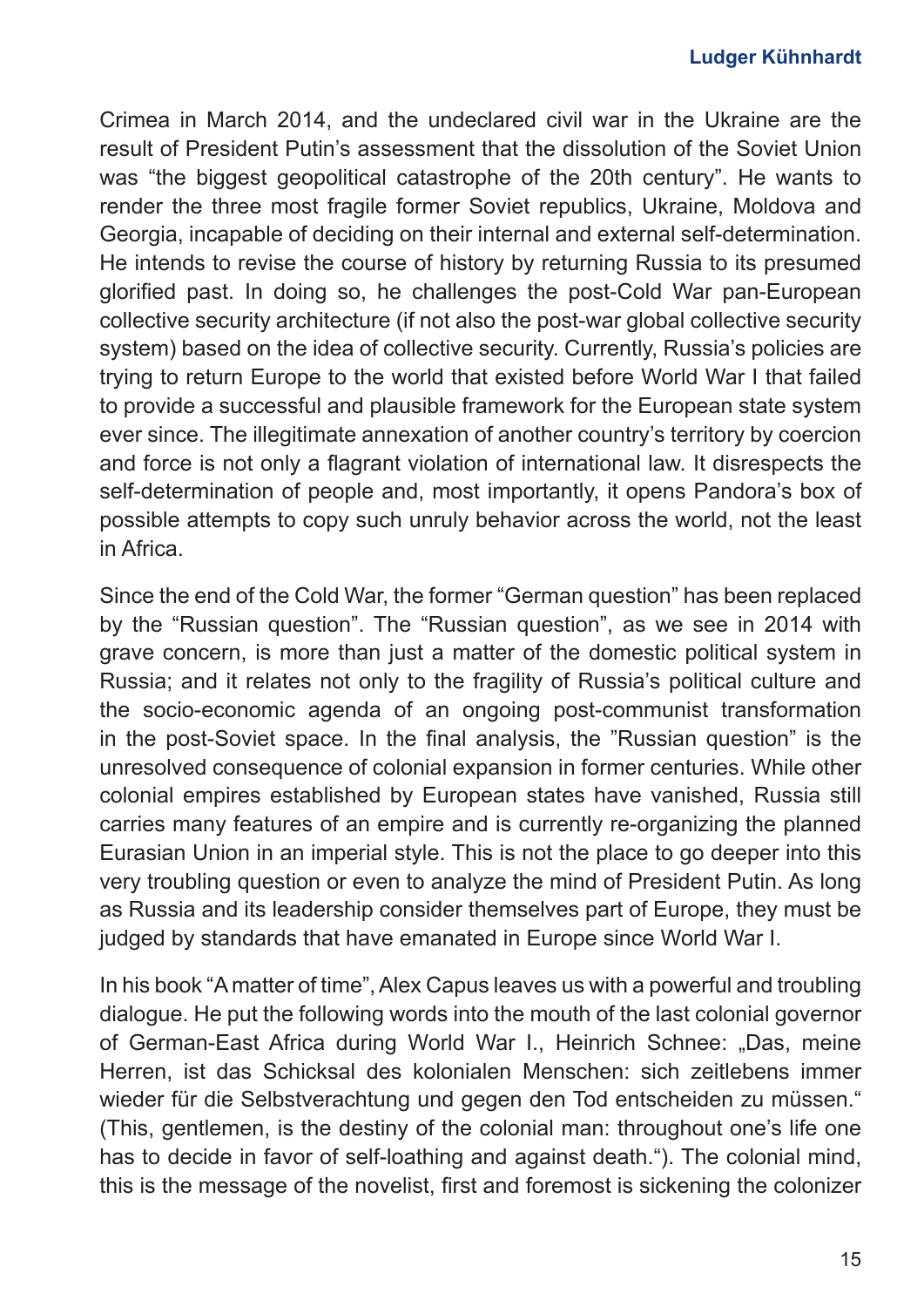himself. Most of us Europeans have learned this lesson of history since World War I. But obviously not all have done so, especially not in the Kremlin. This is why, unfortunately, some fundamental lessons of history since World War I are being threatened today in Eastern Europe.

Hence, and in conclusion, the picture is a mixed one. But any anthropological optimist would conclude that it is only a matter of time for freedom and selfdetermination to prevail anywhere. It is only a matter of time because everywhere the human mind longs for freedom, self-determination and respect. The human mind will not give in to any kind of oppression and manipulation. This is the lesson which the world can also learn from the African people who have shown us over a long period of time what it takes to struggle for freedom and yet to reach this most noble goal of mankind.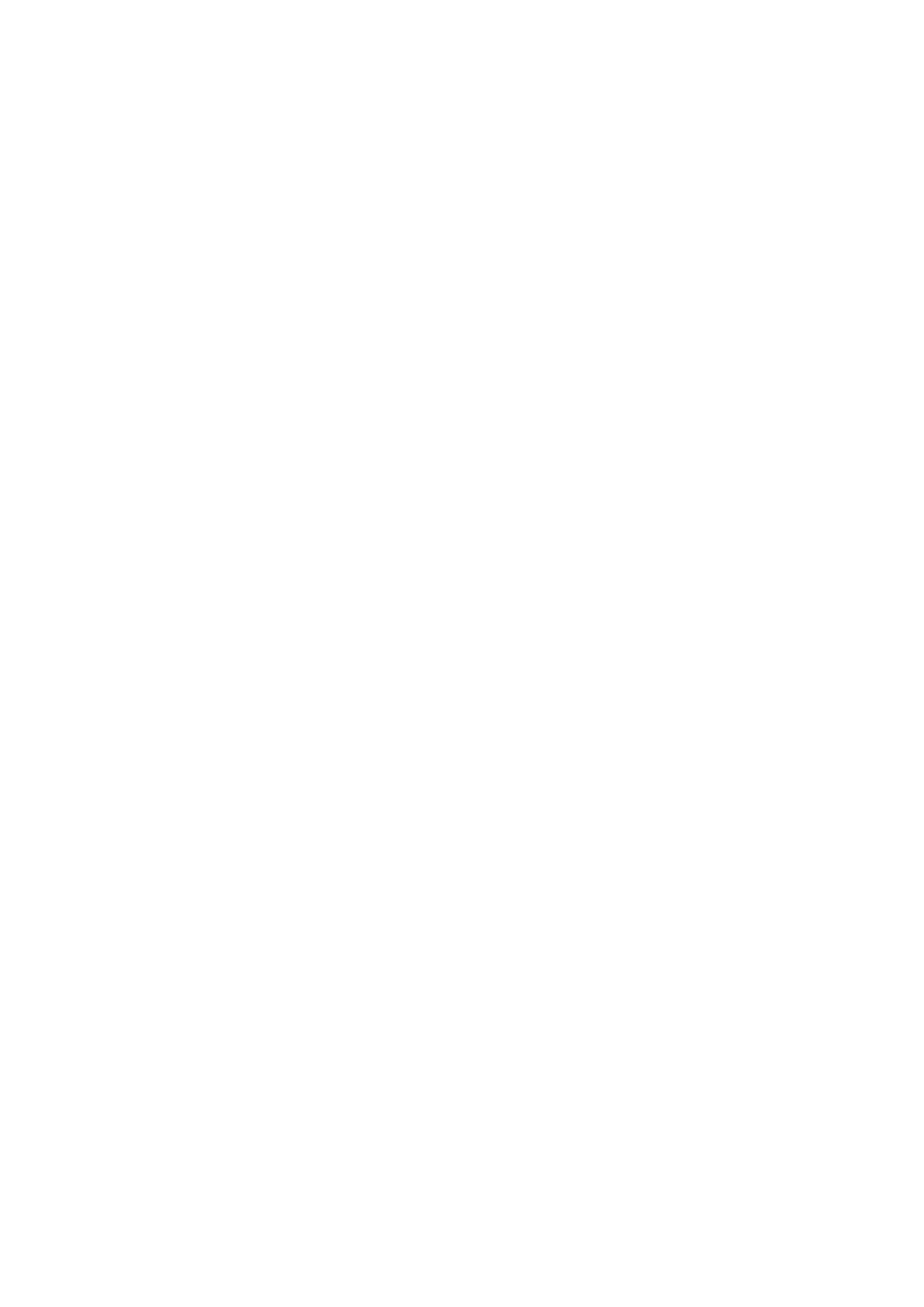The **West Africa Institute (WAI)** is a research center offering research, capacity-development and social dialogue on regional integration in West Africa. WAI is promoted by the Economic Community of West African States (ECOWAS), the West African Economic and Monetary Union (WAEMU), ECOBANK and the Government of Cape Verde. WAI is based in Praia Cape Verde.

The **Center for European Integration Studies (ZEI)** is an interdisciplinary research and further education institute at the University of Bonn.

WAI-ZEI Papers are published in the framework of the research cooperation both institutes conduct on "Sustainable regional integration in West Africa and Europe" in the years 2013-2016. They are intended to stimulate discussion about regional integration processes in West Africa and Europe from a comparative perspective and about the development of European-West African relations in the political and economic sector. Papers express the personal opinions of the authors.

#### **WAI-ZEI Paper**

#### **No. 9 2013**

Diery Seck: Proposed Architecture for an ECOWAS Common Currency Union, Praia/ Bonn 2013.

#### **No. 10 2013**

Ablam Benjamin Akoutou, Rike Sohn, Matthias Vogl, Daniel Yeboah: The Future of the Africa-EU Partnership: Learning to think about Opportunities, Praia/ Bonn 2013.

#### **No. 11 2014**

Charlotte King and Jon Marks. European-West African Relations in the Field of Energy – Obstacles to a Sustainable Approach. Praia/Bonn 2014.

#### **No. 12 2014**

Isabelle Rabaud: Measuring the costs and benefits of liberalization of trade in services: lessons for regional integration and sectoral policies. Praia/Bonn 2014.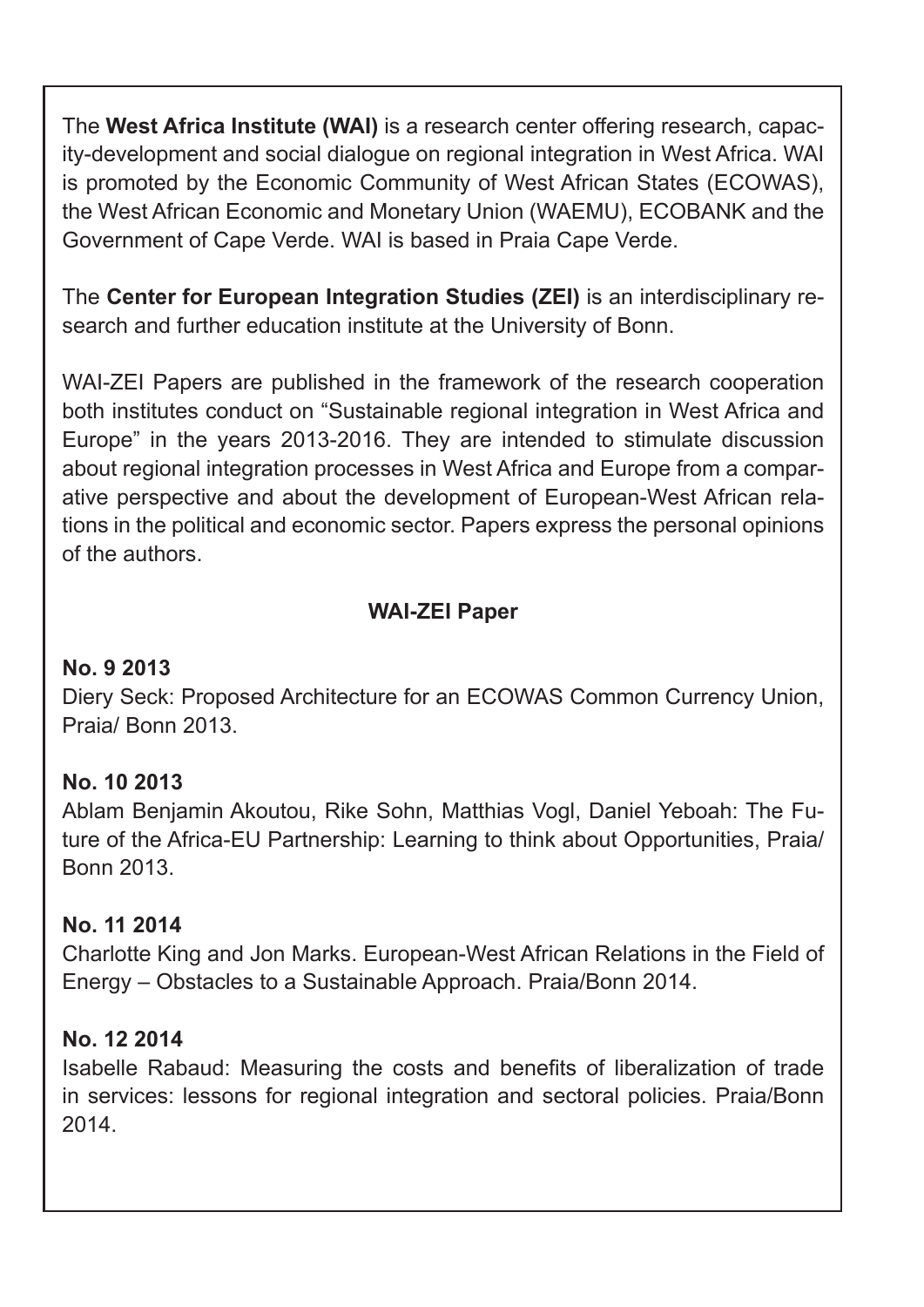#### **WAI-ZEI Paper**

#### **No. 13 2014**

Jérôme Joubert: Negotiating service liberalization at regional level - The Case of West Africa / Négocier la libéralisation des services à un niveau régional - Application aux pays de l'Afrique de l'Ouest. Praia/Bonn 2014.

#### **No. 14 2014**

Volker Nitsch: International Trade in Services - Data, Issues, Findings, and Recommendations. Praia/Bonn 2014.

#### **No. 15 2014**

Beejaye Kokil: Cross-country Data Analysis of Services Trade – Data Availability and Harmonization in West Africa. Praia/Bonn 2014.

#### **No. 16 2014**

Felix Fofana N´Zué: Formulating a Regional Policy for Energy and Technology /Innovation: What Role for Taxation? Praia/Bonn 2014.

#### **No. 17 2014**

Ablam Benjamin Akoutou, Rike Sohn, Matthias Vogl, Daniel Yeboah (eds.): Understanding Regional Integration in West Africa – A Multi-Thematic and Comparative Analysis. (also in French and Portuguese). Praia/Bonn 2014.

#### **No. 18 2014**

Céline Bas: Aspects fiscaux de la formulation de la politique énergétique européenne. Praia/Bonn 2014.

### **No. 19 2014**

Quentin de Roquefeuil: EPA negotiations are (almost, finally) over. What next?. Praia/Bonn 2014.

#### **No. 20 2015**

Sally Brammer/Maria de Fátima Fortes: Master in African Regional Integration. Praia/Bonn 2014.